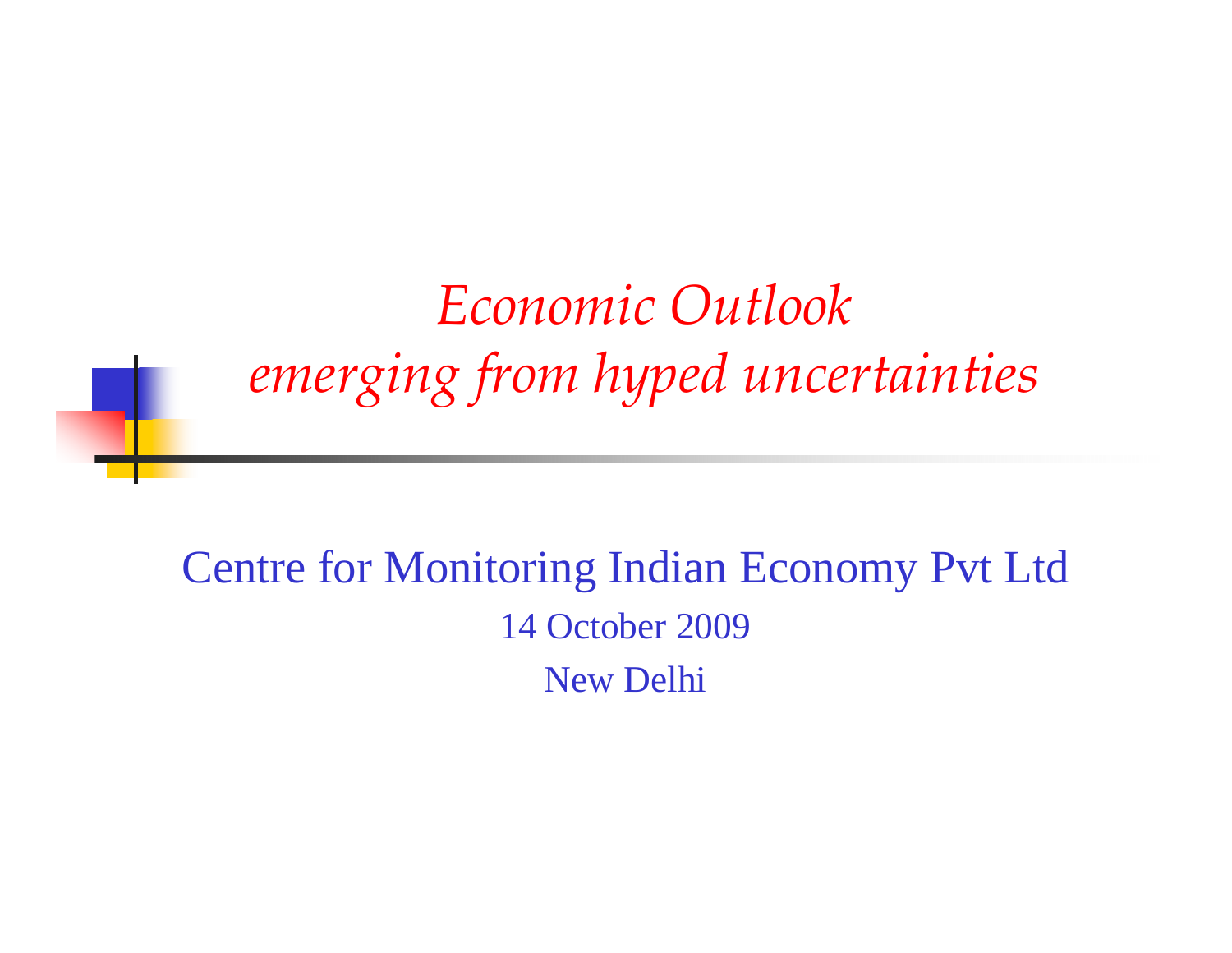### Impact of the global liquidity crisis Not as severe as feared, or as in the past

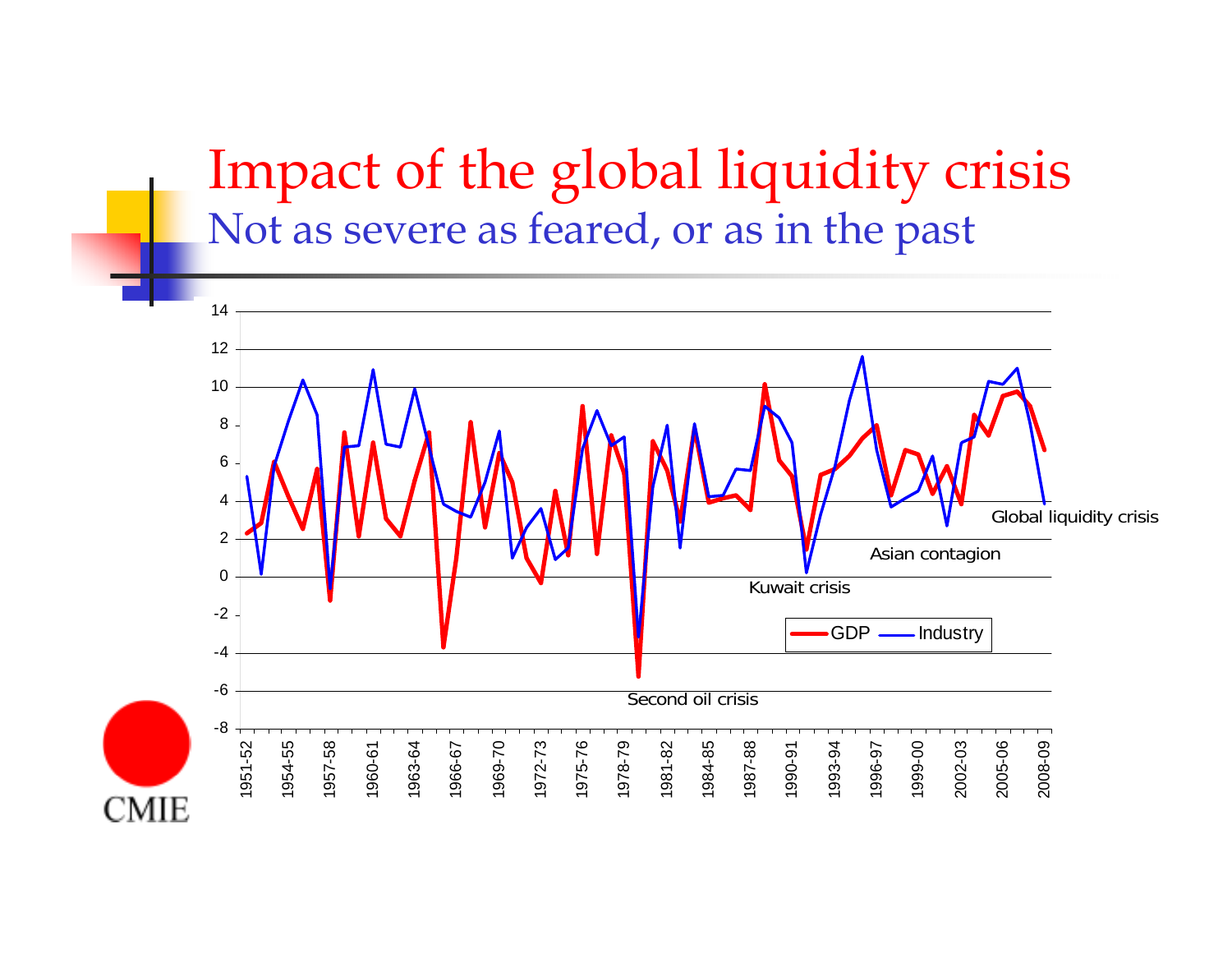### Expected growth in 2009 -10 after crude ~\$130, global liquidity crisis, drought

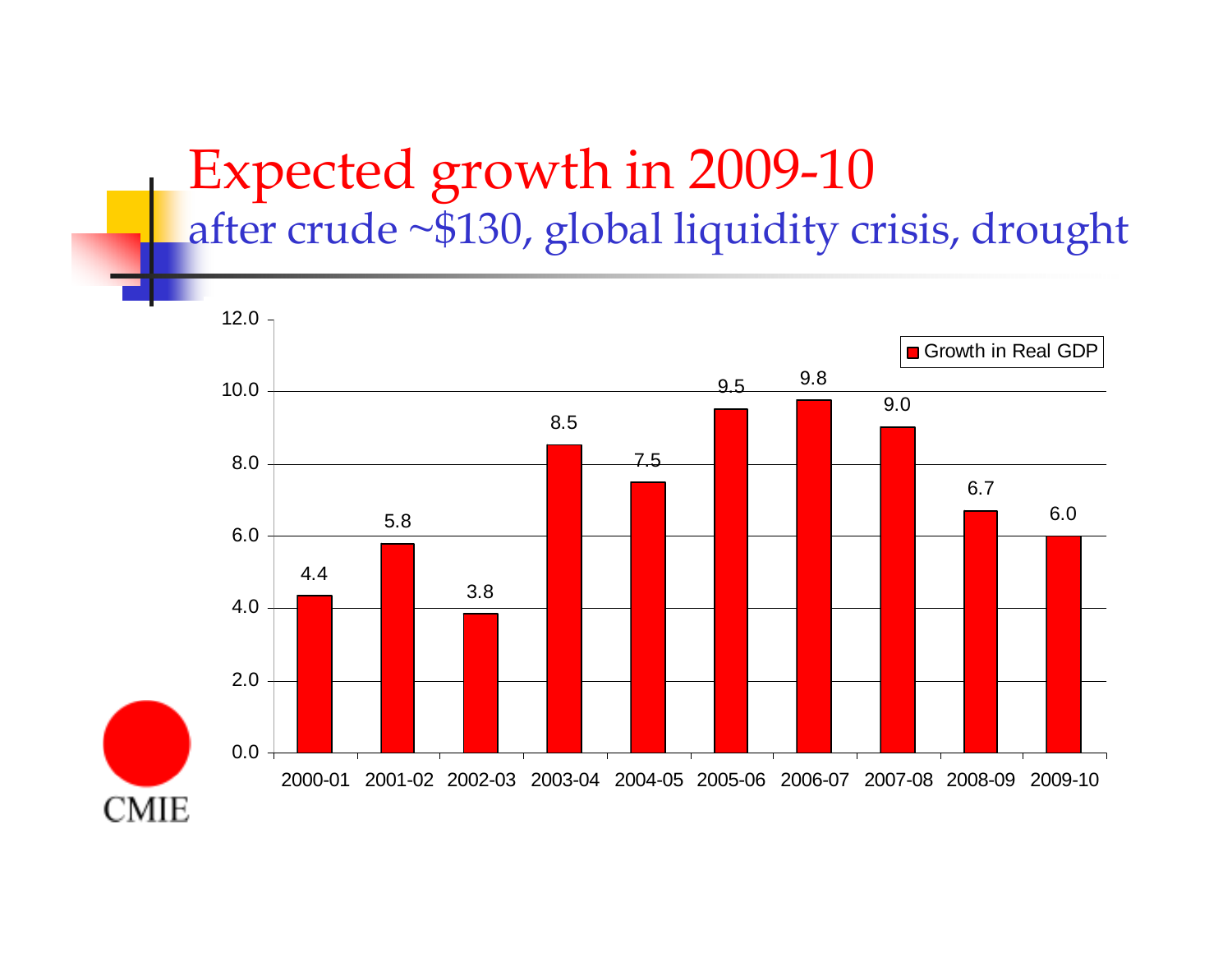# CMIE projections: We are upbeat on investments & industry

|             |             |          |                 |            |             |             | (% change)        |
|-------------|-------------|----------|-----------------|------------|-------------|-------------|-------------------|
|             | Agriculture | Industry | <b>Services</b> | <b>GDP</b> | <b>PFCE</b> | <b>GFCE</b> | GCF               |
| 2005-06     | 5.8         | 10.2     | 10.6            | 9.5        | 8.7         | 5.4         | 18.2 <sub>1</sub> |
| $2006 - 07$ | 4.0         | 11.0     | 11.2            | 9.7        | 7.1         | 6.2         | 14.4              |
| 2007-08     | 4.9         | 8.1      | 10.9            | 9.0        | 8.3         | 7.0         | 13.4              |
| 2008-09     | 1.6         | 3.9      | 9.7             | 6.7        | 2.9         | 20.2        | 8.2               |
| 2009-10     | (2.9)       | 6.5      | 8.5             | 6.0        | 4.5         | 7.0         | 15.0              |

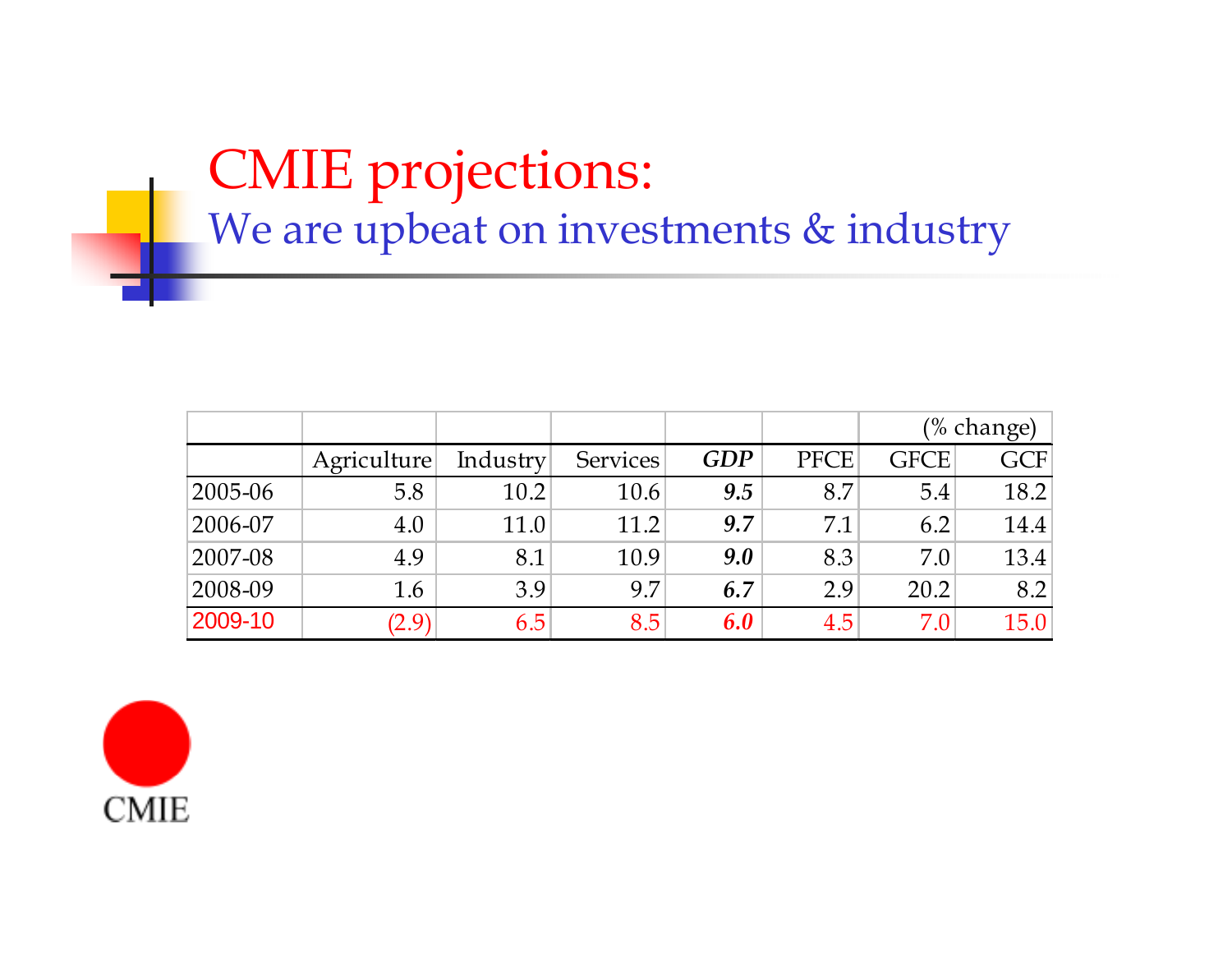# Agriculture to shrink in 2009 -10 23% fall in rainfall causes a 5% fall in sowing

|                    |         |         | (% change over year-ago) |               |  |
|--------------------|---------|---------|--------------------------|---------------|--|
|                    | 2007-08 | 2008-09 | 2009-10                  | Kharif sowing |  |
| Foodgrain          | 5.6     | 1.4     | $-8.5$                   | $-7.9$        |  |
| Rice               | 3.6     | 2.5     | $-16.3$                  | $-15.5$       |  |
| Wheat              | 3.6     | 2.6     | 1.1                      |               |  |
| Coarse cereals     | 20.1    | $-3.3$  | $-9.0$                   | 2.0           |  |
| Pulses             | 4.3     | $-1.2$  | 5.0                      | 5.2           |  |
| Non-foodgrain      |         |         |                          |               |  |
| <b>Oilseeds</b>    | 18.6    | $-3.4$  | $-5.7$                   | $-5.3$        |  |
| Groundnut          | 88.9    | $-20.1$ | $-16.9$                  | $-15.5$       |  |
| Soyabean           | 24.0    | $-9.7$  | $-8.1$                   | $-0.2$        |  |
| Rapeseed & mustard | $-21.6$ | 26.3    | 3.1                      |               |  |
| Cotton             | 14.4    | $-10.5$ | $-5.0$                   | 13.4          |  |
| Sugarcane          | $-2.1$  | $-22.1$ | $-7.7$                   | $-2.9$        |  |
| Major crops        | 6.9     | $-1.6$  | $-6.4$                   | $-5.3$        |  |
| All crops          | 5.6     | 0.3     | $-6.4$                   |               |  |
| Livestock          | 3.3     | 0.5     | 4.0                      |               |  |
| Total agriculture  | 4.9     | 1.6     | $-2.9$                   |               |  |



We expect a fall in kharif yields because of delayed & erratic rains; and a recovery in the rabi crop. This will be the first fall in agriculture incomes in 7 years.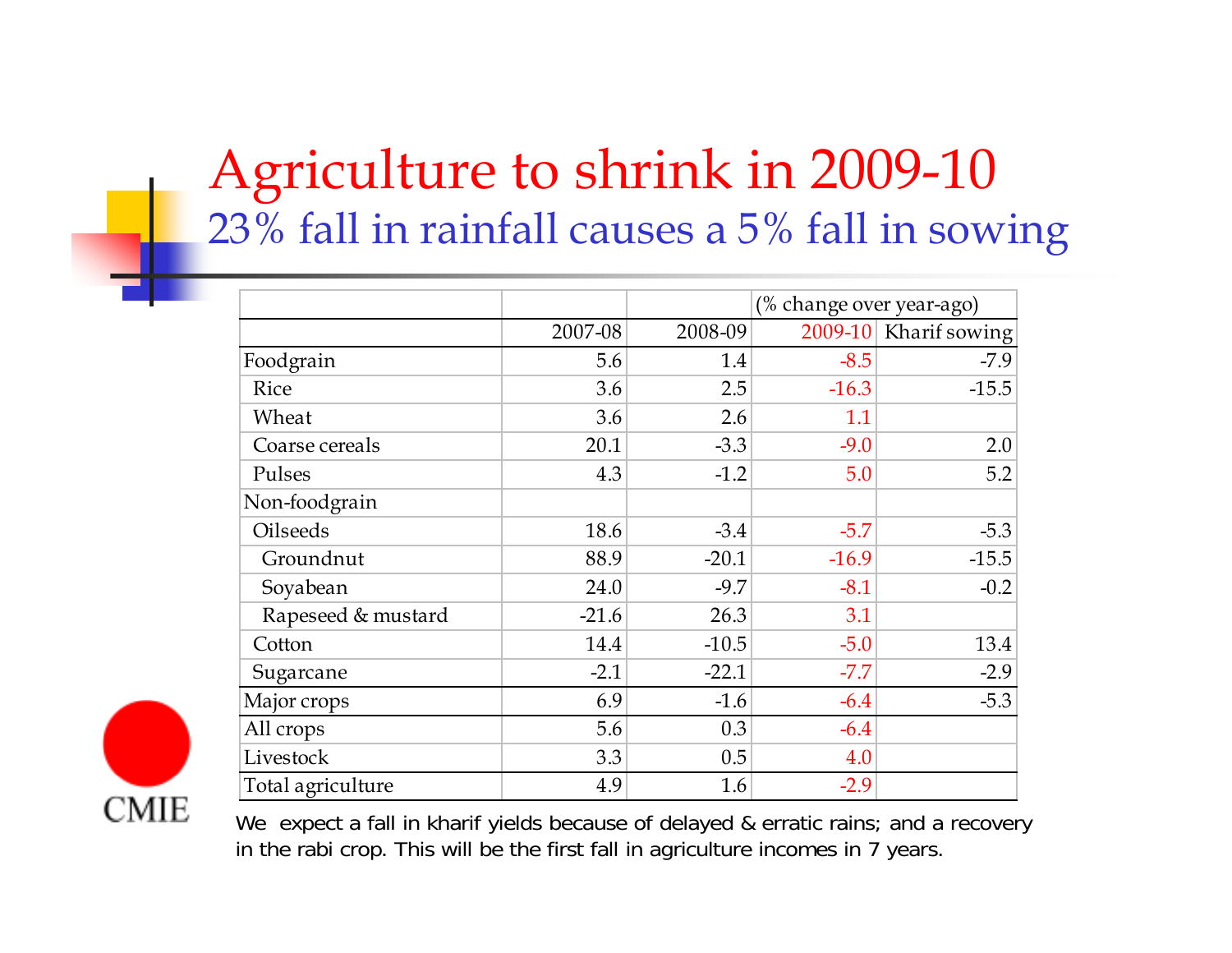# Infrastructure & Industry improve Growth rates accelerate in August 2009

|                                   | (% change over year-ago) |              |  |
|-----------------------------------|--------------------------|--------------|--|
|                                   | August                   | April-August |  |
| Coal production                   | 13.0                     | 12.4         |  |
| Power generation                  | 10.6                     | 6.6          |  |
| Consumption of petroleum products | 6.6                      | 4.0          |  |
| Freight movement on railways      | 15.7                     | 6.8          |  |
| Cargo movement on major ports     | 2.9                      | 1.3          |  |
| Air passenger traffic*            | 7.8                      | 1.6          |  |
| New telecom subscribers           | 43.7                     | 43.1         |  |
| Index of Industrial Production    | 10. $\Omega$             |              |  |

**CMIE** 

Air passenger traffic data is for July and April-July 2009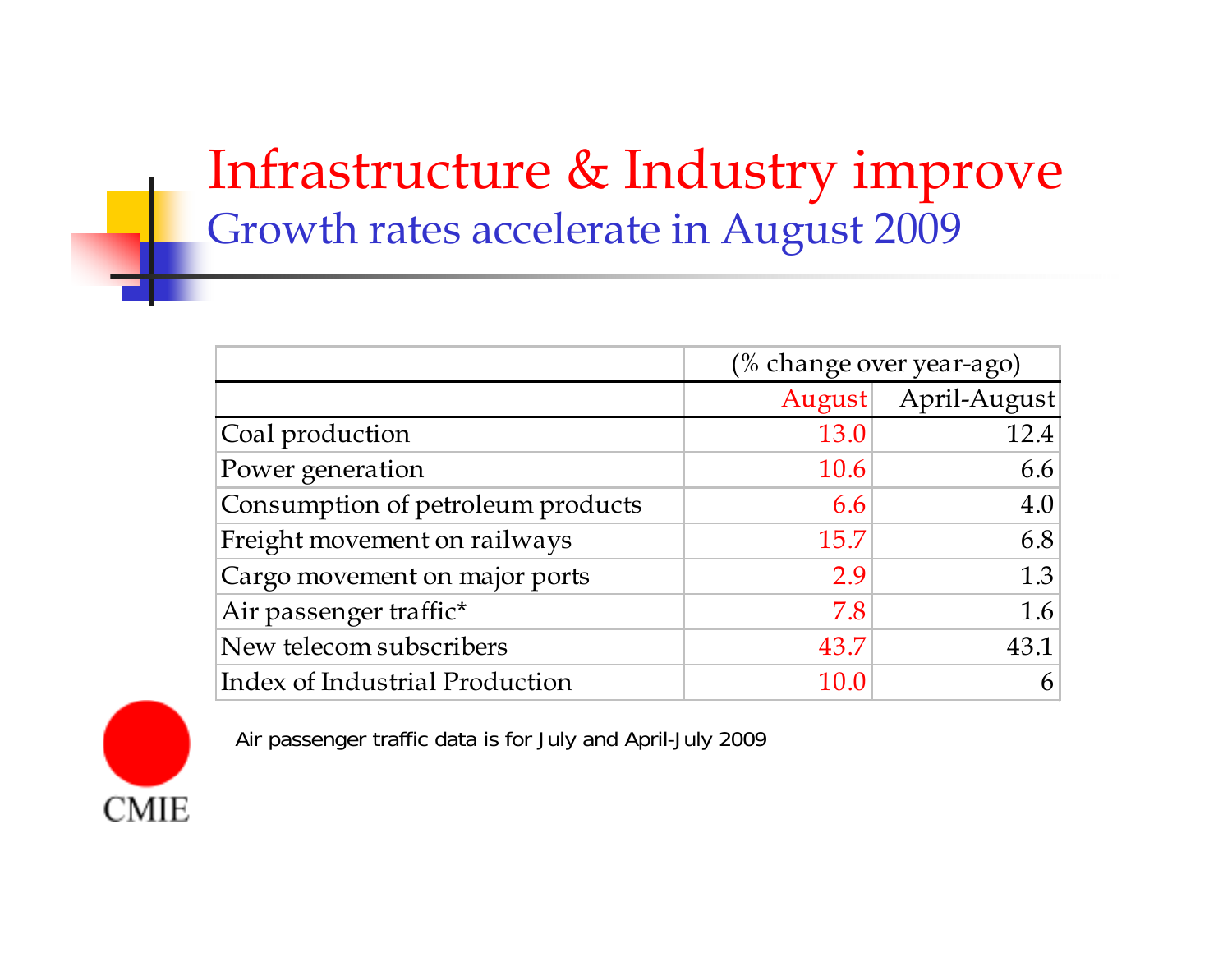# *State of the Corporate Sector*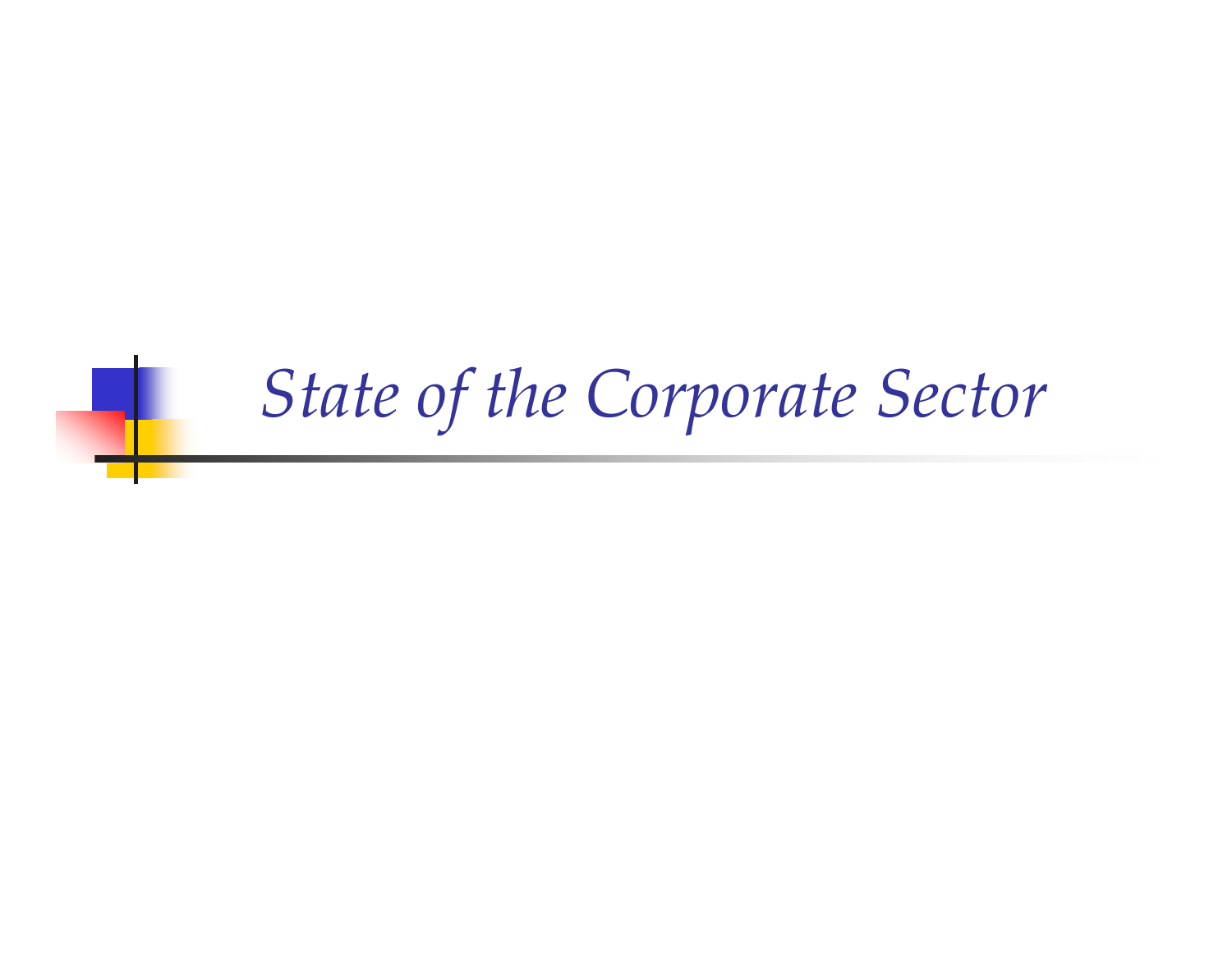### GLC impacts momentum marginally Growth in Gross Fixed Assets: Mfg. Cos.



2008-09 data is provisional based on audited accounts of 1,828 companies in Prowess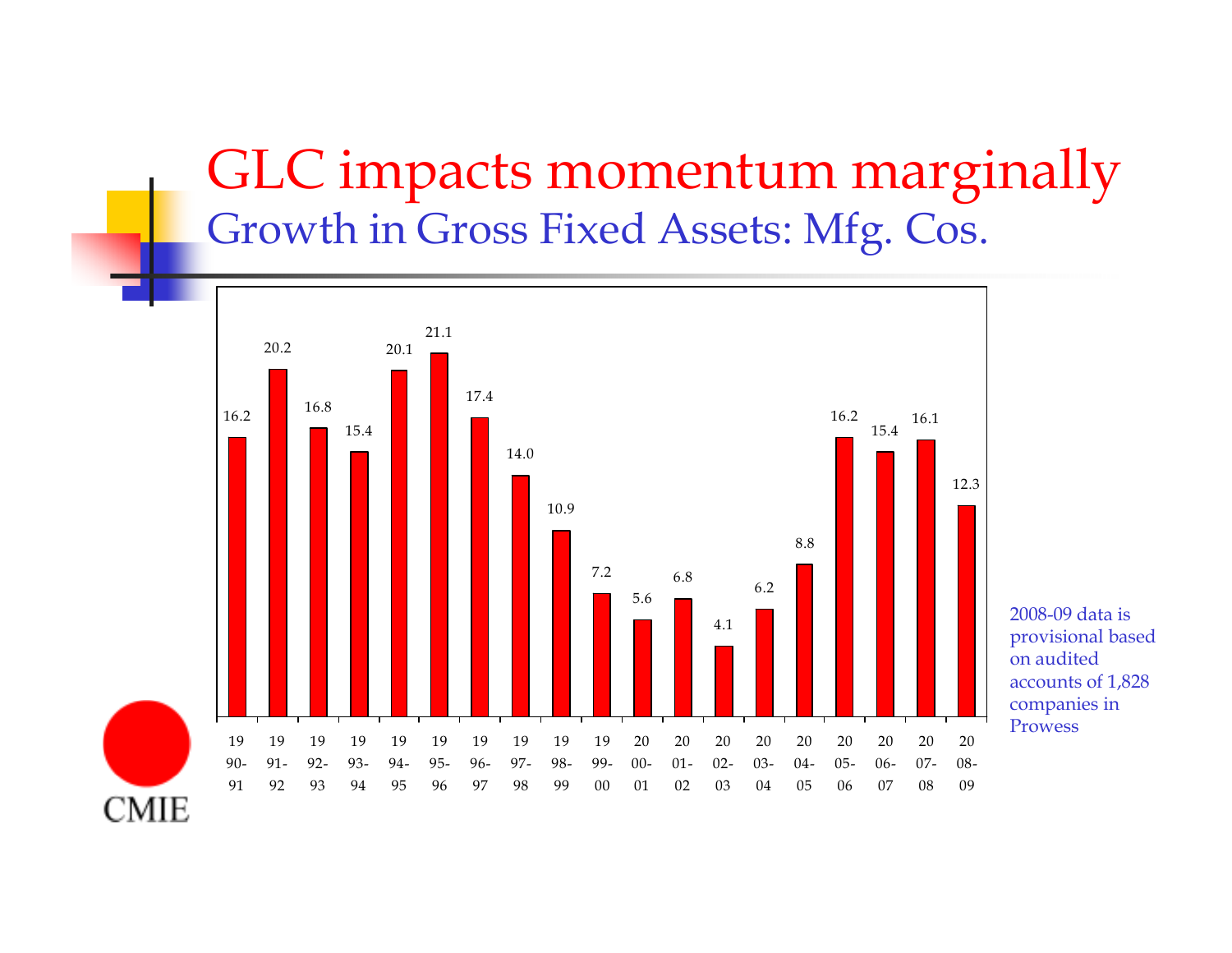# Services sectors capex growth volatile

Growth in Gross Fixed Assets: Non-finance service cos



**CMIE**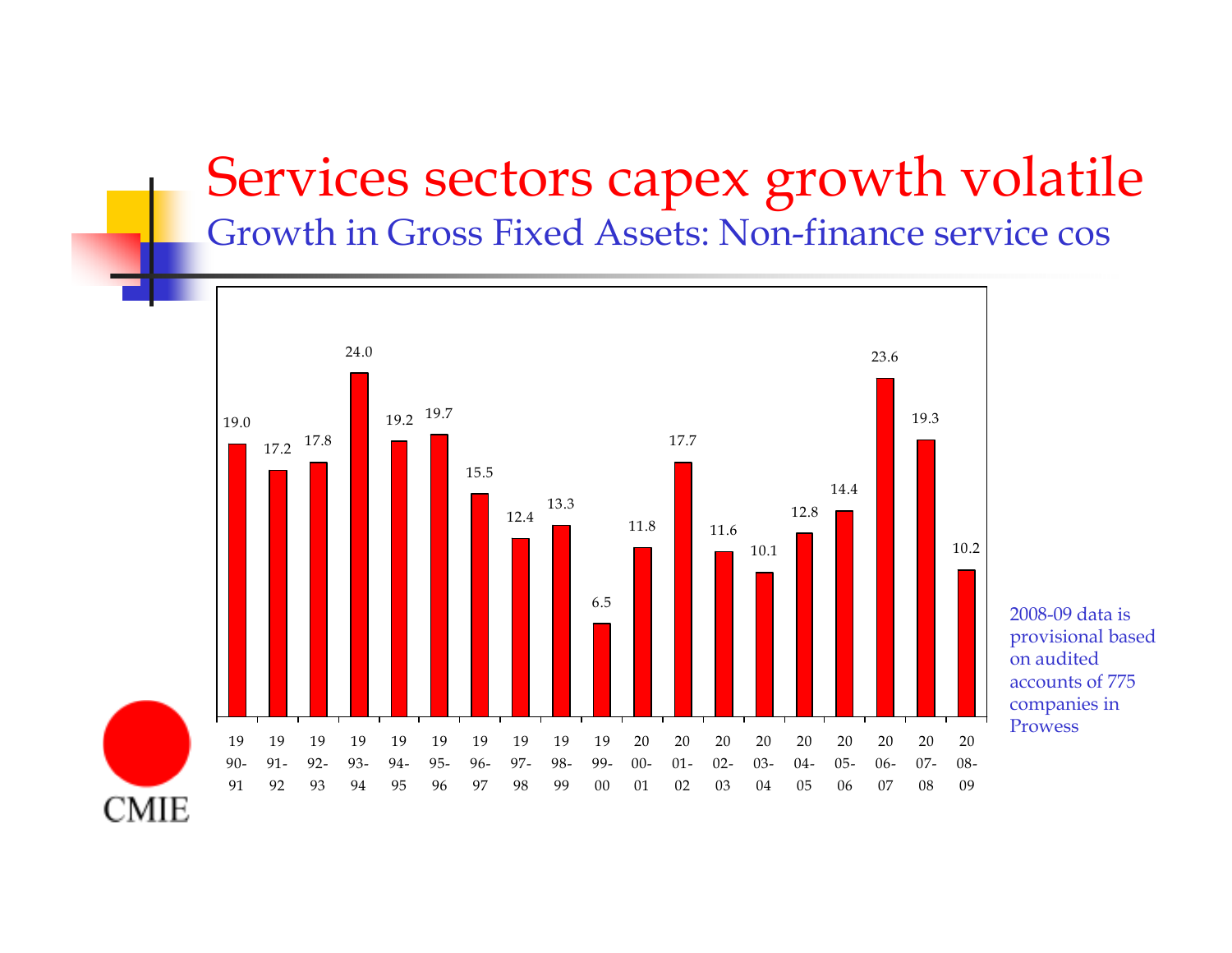# Companies still worthy of borrowing Debt:Equity Ratio: Mfg. Cos.



2008-09 data is provisional based on audited accounts of 1,828 companies in Prowess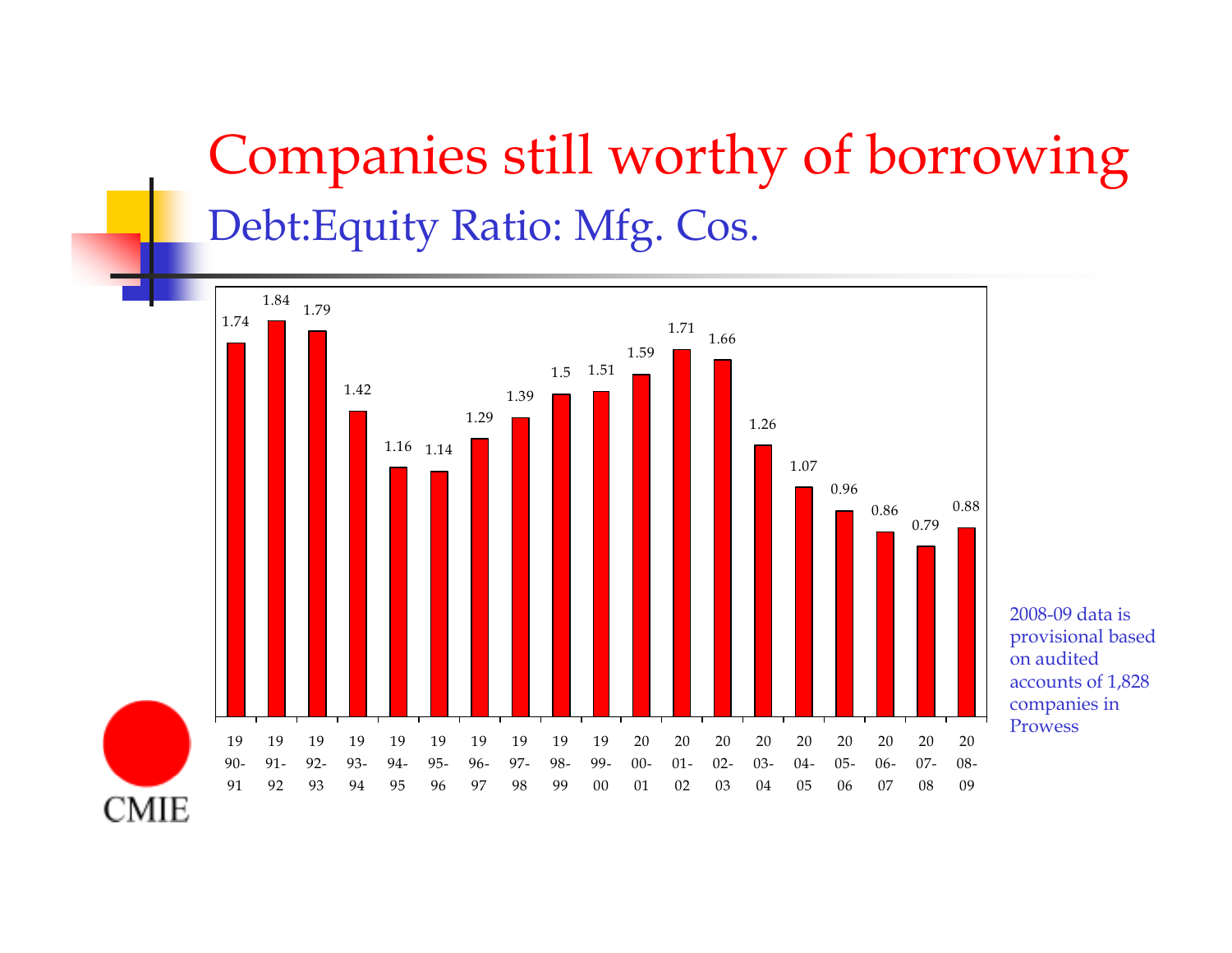## Well positioned to borrow more Debt:Equity Ratio: Non-finance Service Cos.



2008-09 data is provisional based on audited ed accounts of 775 companies in Prowess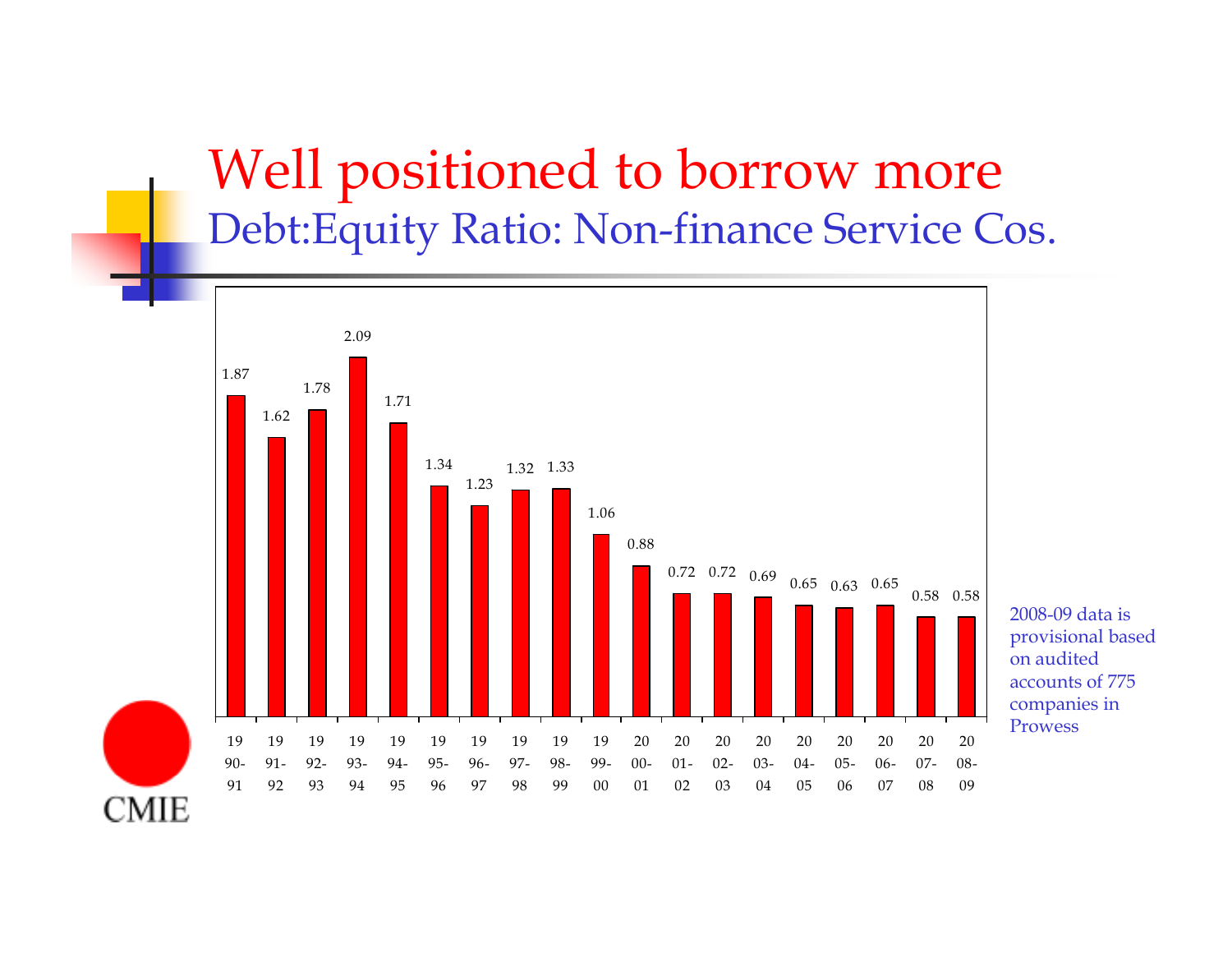### Year-end data looks good Debtors Days: Mfg. Cos.



2008-09 data is provisional based on audited accounts of 1,828 companies in Prowess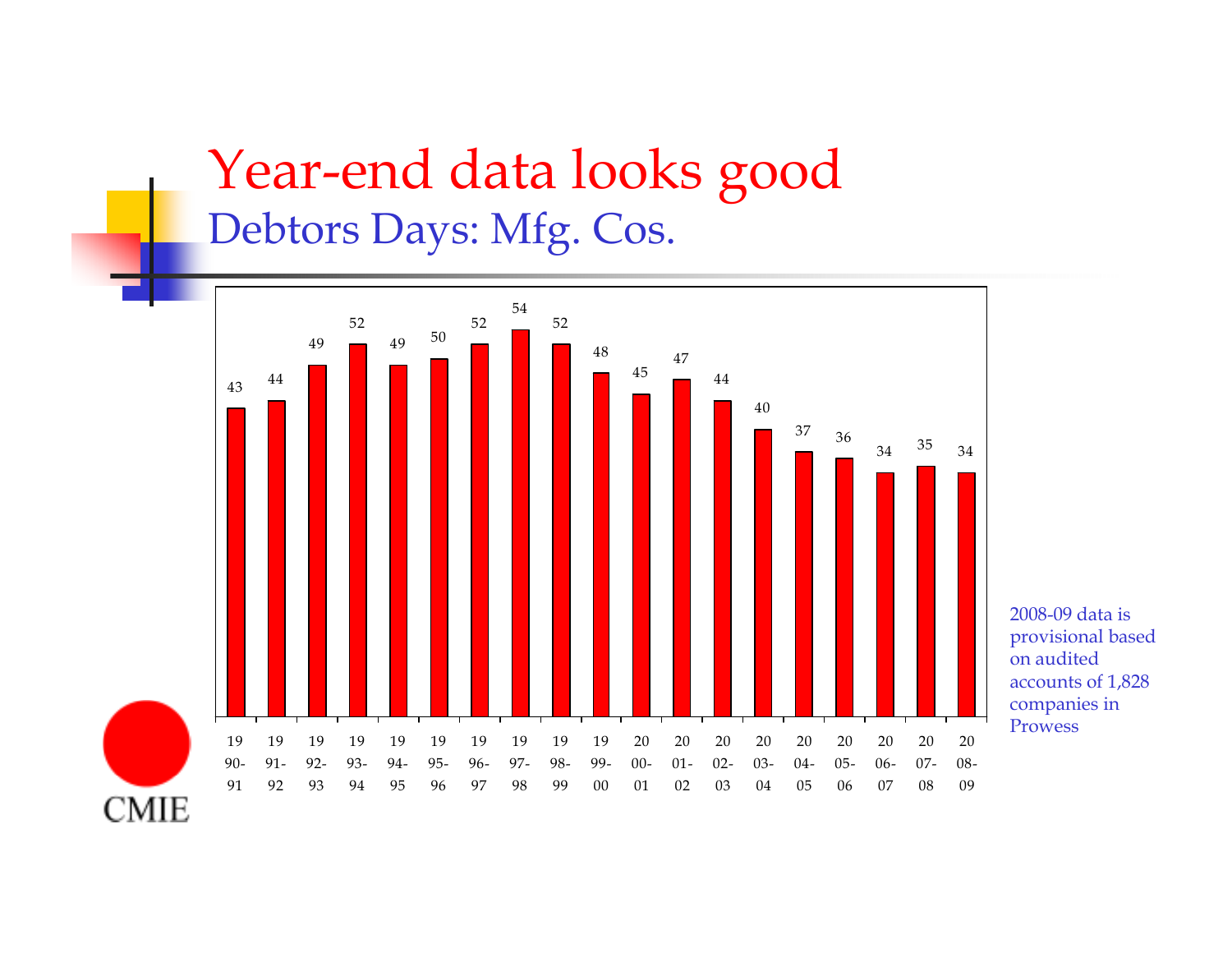## No Stress on Payments Debtors Days: Non-finance Service Cos.



2008-09 data is provisional based on audited accounts of 775 companies in Prowess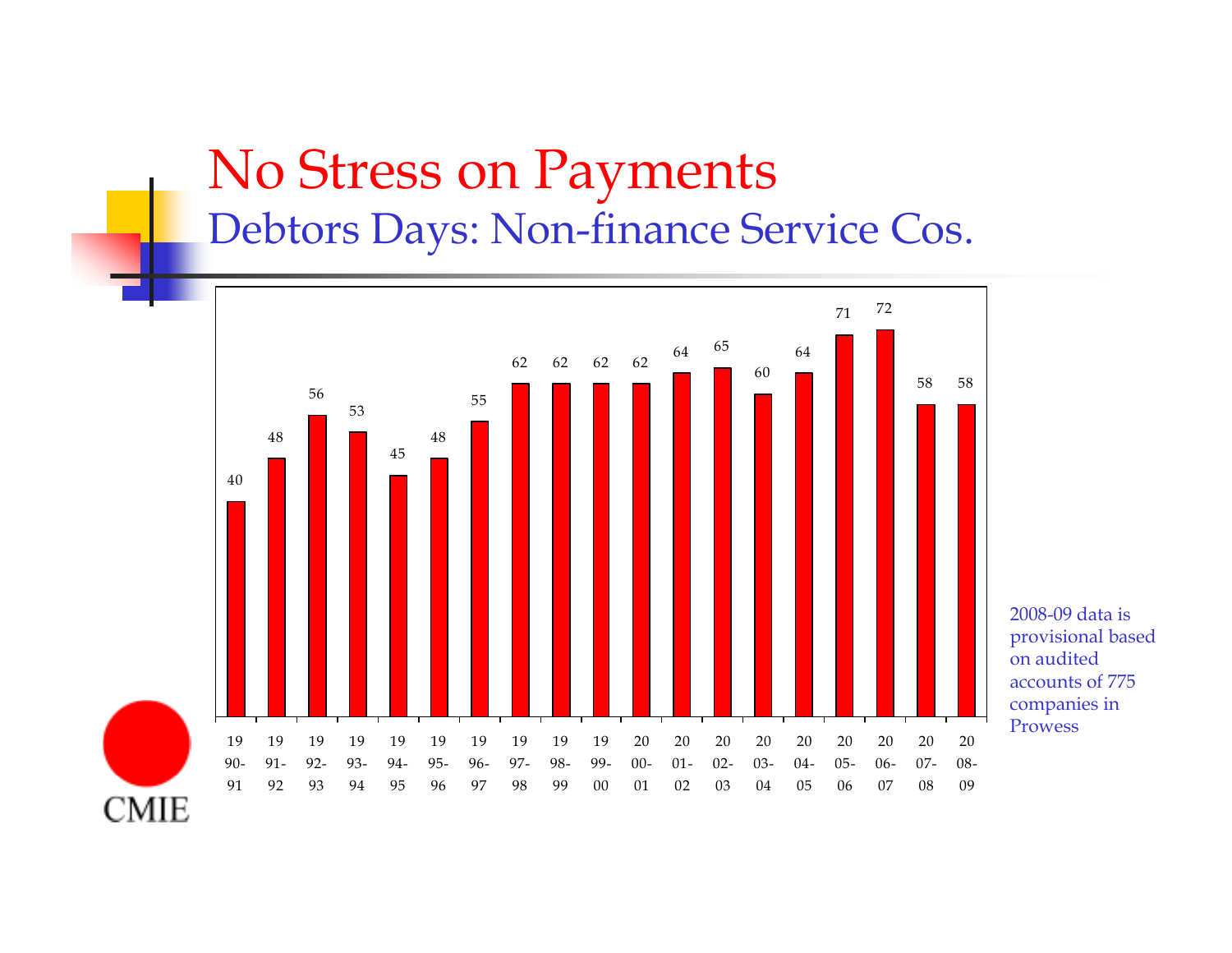### Efficiencies Intact Net Working Capital Cycle (Days): Mfg. Cos.



2008-09 data is provisional based on audited accounts of 1,828 companies in Prowess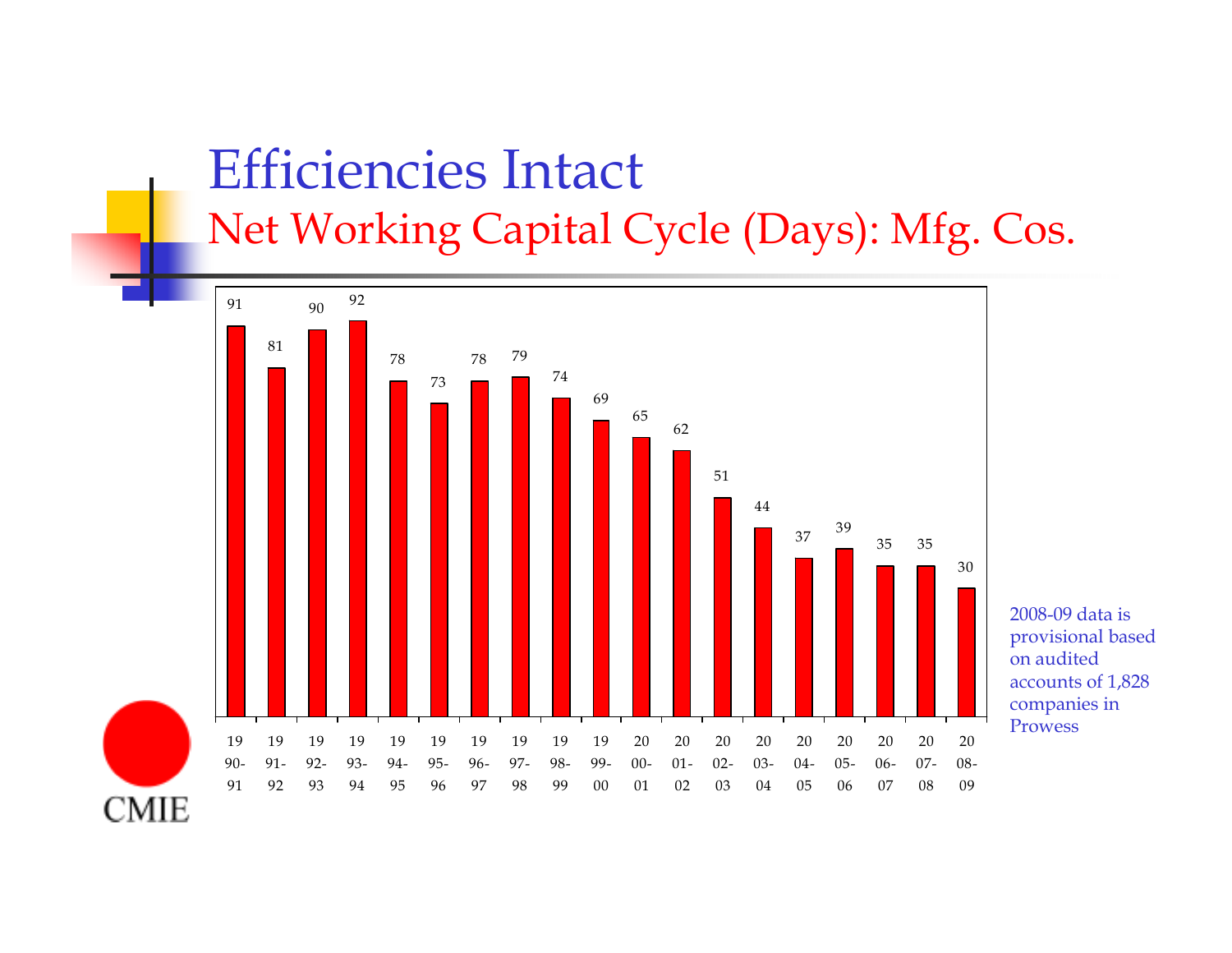# Fall in commodity prices hurts growth Growth in Sales (%, y-o-y): Manufacturing cos



We expect sales growth to worsen in the September 2009 quarter before it starts accelerating. Sales growth projected to reach 16.7% in the March 2010 quarter.

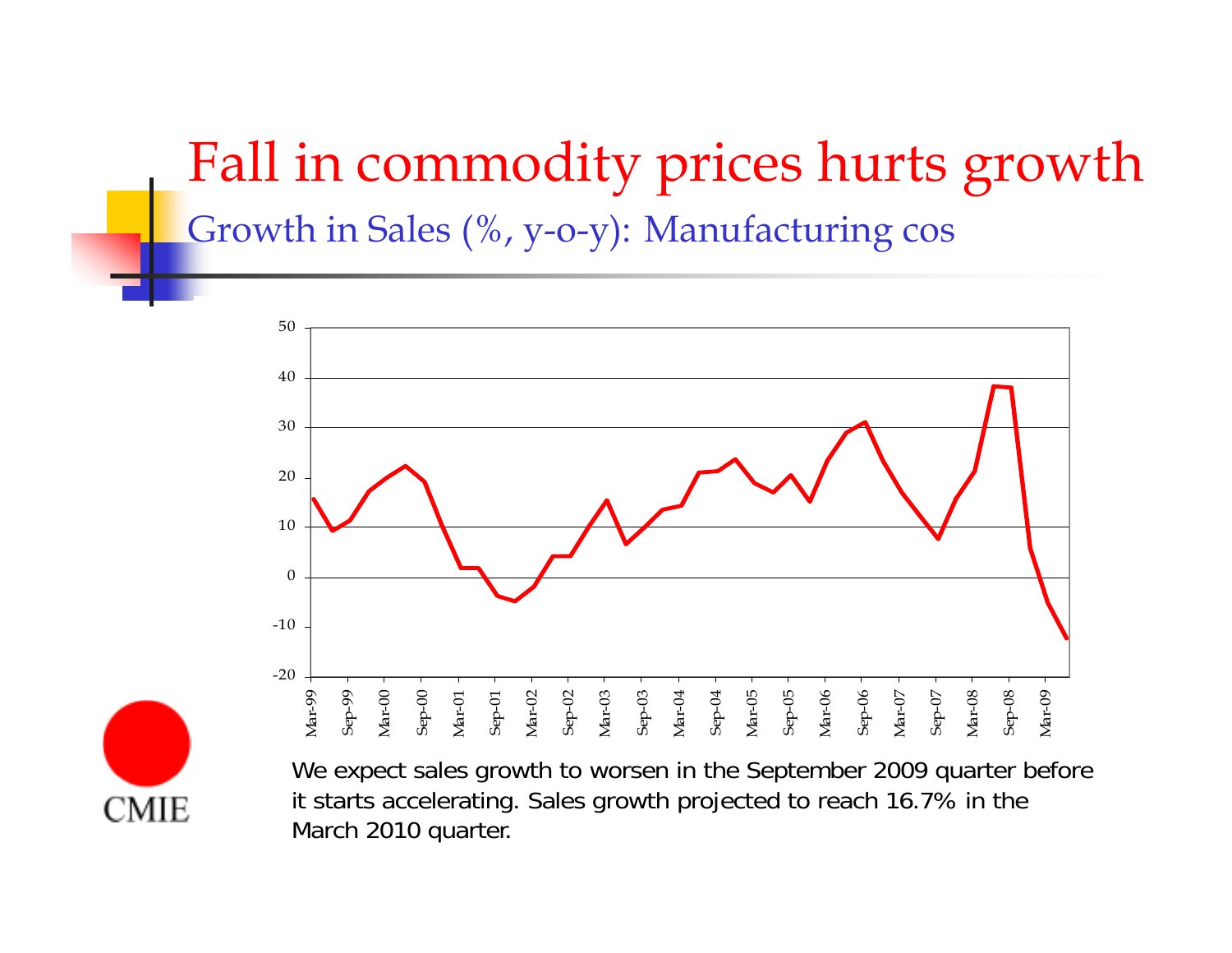# Fall in services business hurts growth Growth in Sales (%, y-o-y): Non-finance services cos



We expect sales growth to stabilise in the September 2009 quarter before it starts accelerating. Sales growth projected to reach 16.9% in the March 2010 quarter.

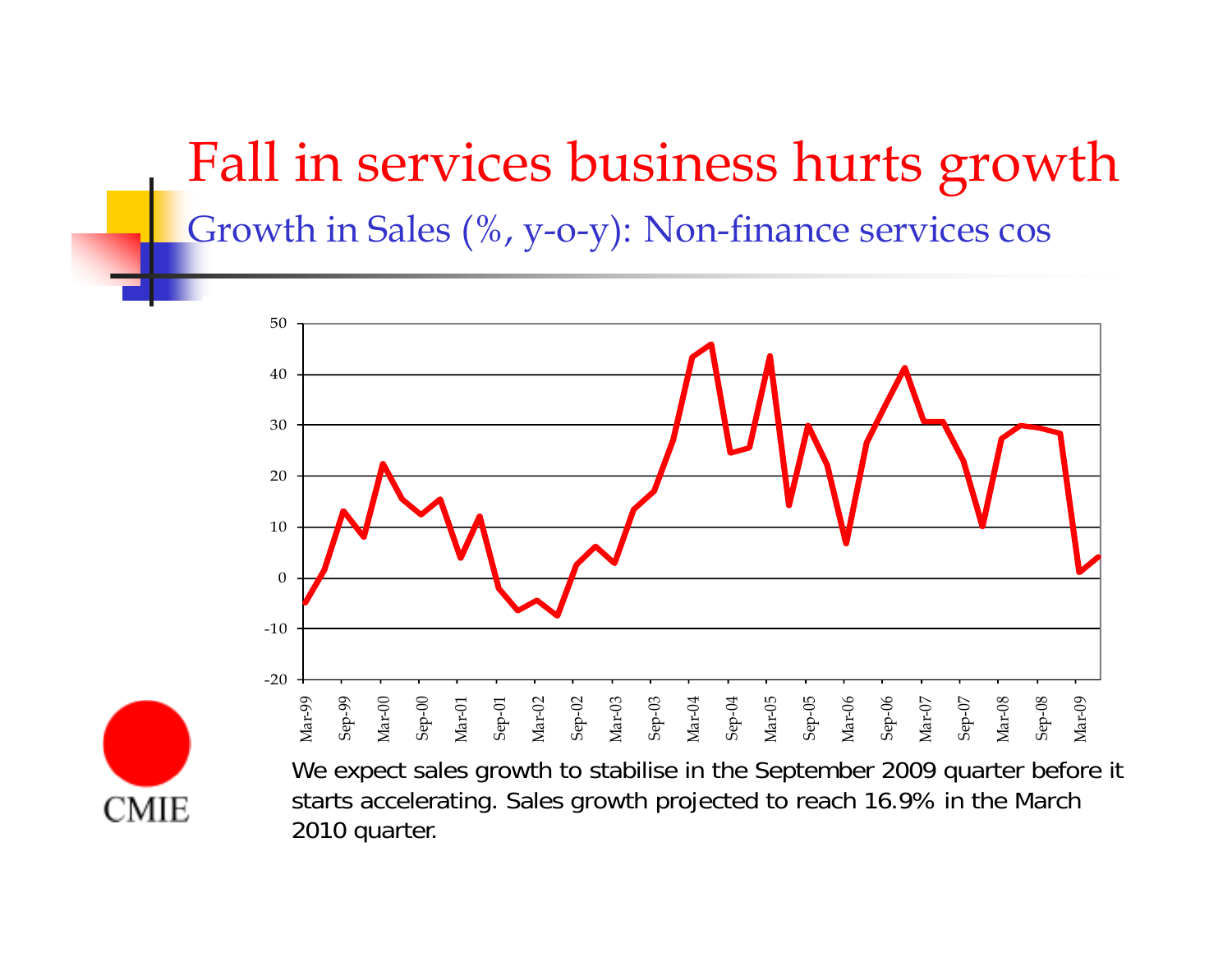#### Profit margins intact

Net profit margin (%): Manufacturing companies



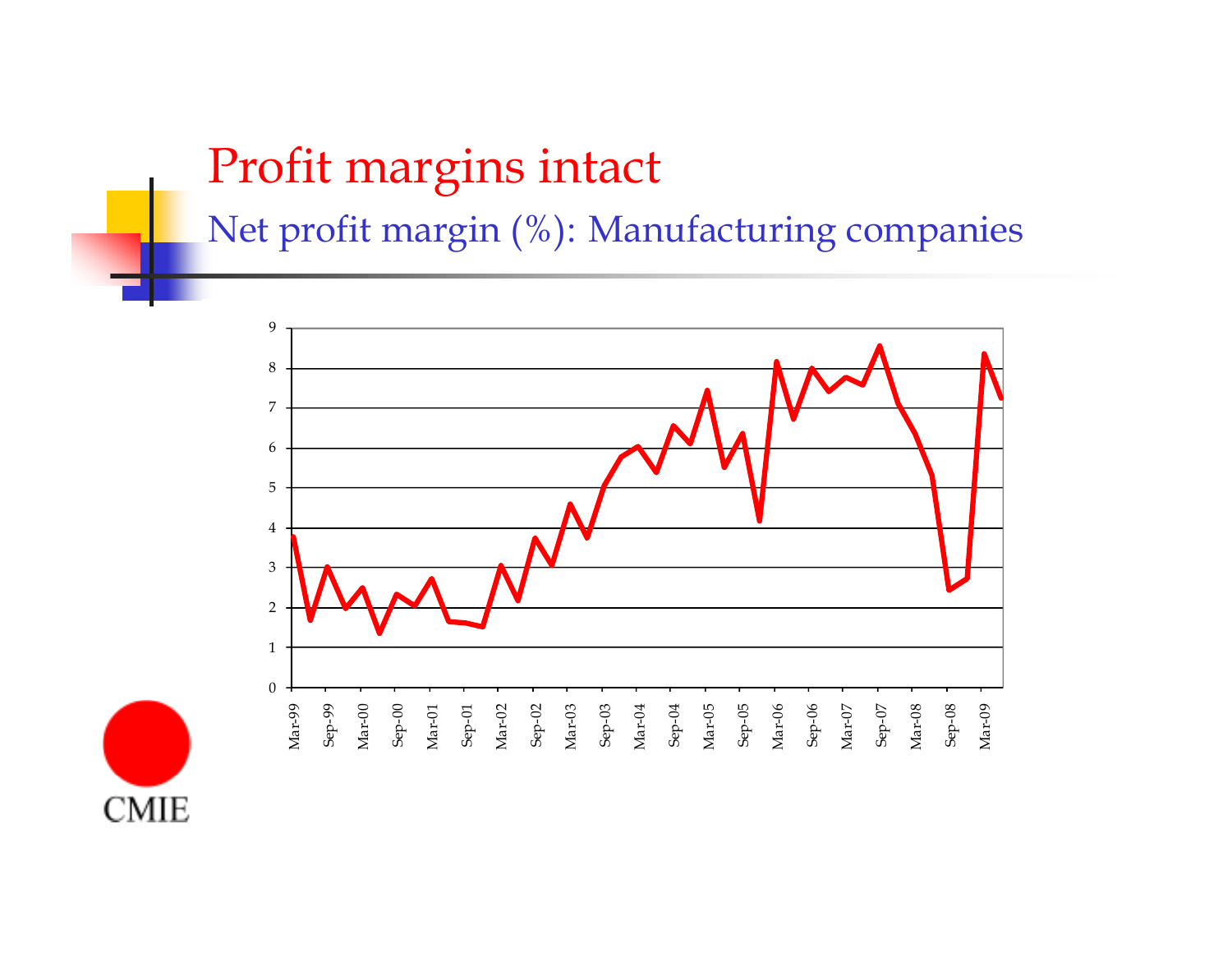## Profit margins intact Net profit margin (%): Non-finance Service Cos.



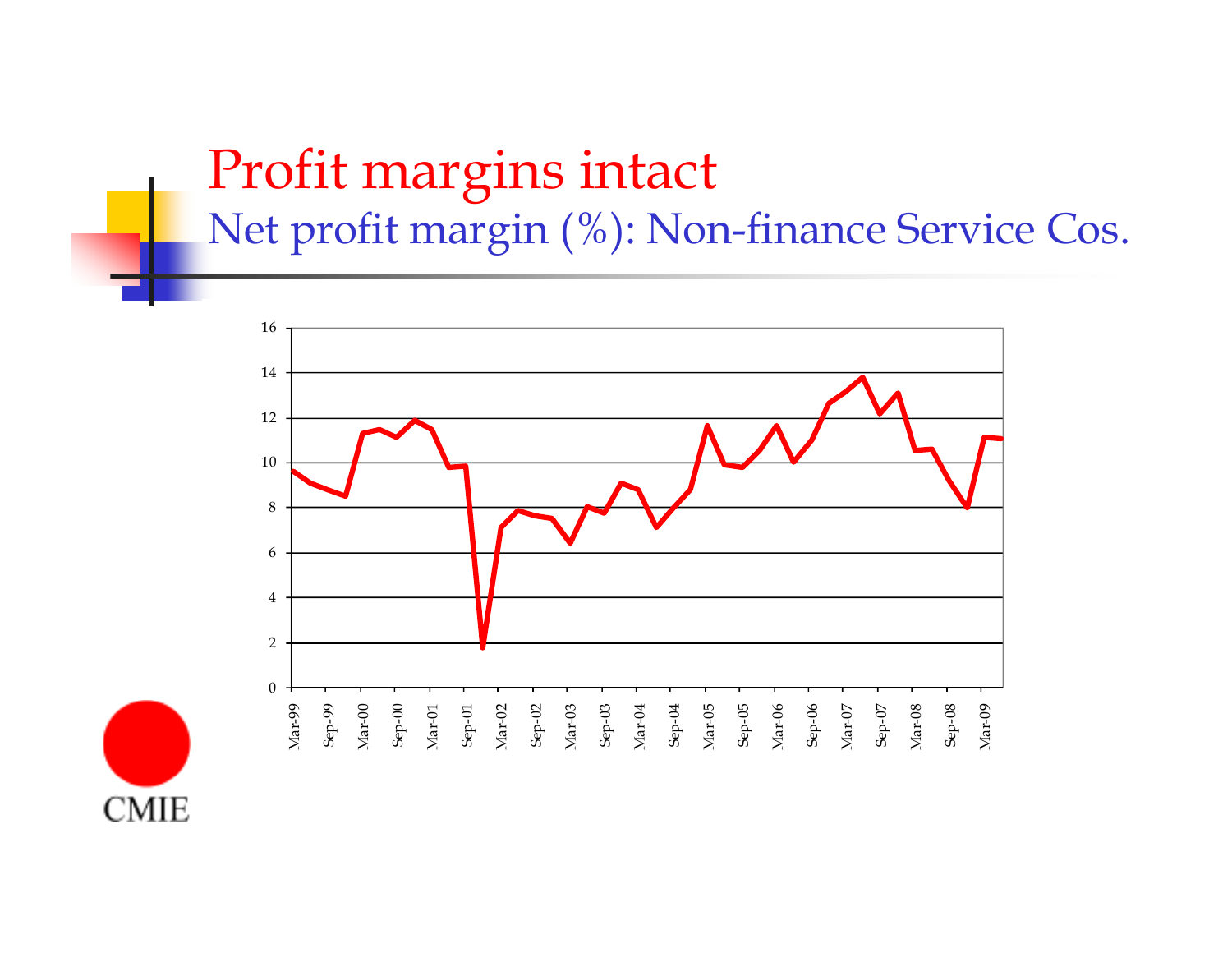## Sales accelerates, cost rise hurts Performance in June 2008: Mfg. Cos.

|                        |         |          | (nominal % change over year-ago) |          |         |           |
|------------------------|---------|----------|----------------------------------|----------|---------|-----------|
|                        | Mar-08  | $Jun-08$ | Sep-08                           | $Dec-08$ | Mar-09  | $J$ un-09 |
| Income                 | 21.5    | 36.1     | 36.4                             | 6.5      | $-5.1$  | $-11.9$   |
| Net Sales              | 22.1    | 38.7     | 37.6                             | 7.1      | $-5.4$  | $-13.1$   |
| <b>Total Expenses</b>  | 24.4    | 42.3     | 46.2                             | 7.4      | $-11.0$ | $-15.1$   |
| Raw materials          | 28.4    | 47.3     | 52.2                             | 5.5      | $-16.8$ | $-19.6$   |
| Wages & salaries       | 23.7    | 30.1     | 25.9                             | 18.8     | 2.1     | $-1.1$    |
| Power & fuel           | 26.6    | 28.7     | 38.2                             | 19.9     | 3.4     | $-0.6$    |
| Selling & mktg.        | 12.8    | 25.2     | 18.1                             | 12.2     | 11.7    | 15.6      |
| Other expenses         | 17.7    | 39.9     | 43.1                             | 18.9     | 0.5     | $-13.9$   |
| Depreciation           | 11.5    | 11.9     | 15.1                             | 13.4     | 13.0    | 19.0      |
| Interest expenses      | 25.6    | 38.2     | 60.7                             | 77.2     | 47.9    | 15.3      |
| Tax provisions         | $-14.1$ | $-1.2$   | $-19.8$                          | $-49.9$  | $-8.7$  | 25.9      |
| PBDIT                  | 2.6     | 4.0      | $-28.6$                          | $-27.8$  | 18.7    | 20.9      |
| PAT                    | 2.5     | $-4.4$   | $-61.4$                          | $-57.6$  | 23.8    | 21.6      |
| PBDIT/Total income (%) | 12.8    | 11.2     | 8.3                              | 9.5      | 15.9    | 15.4      |
| PAT/Total income (%)   | 6.4     | 5.2      | 2.4                              | 2.8      | 8.2     | 7.3       |

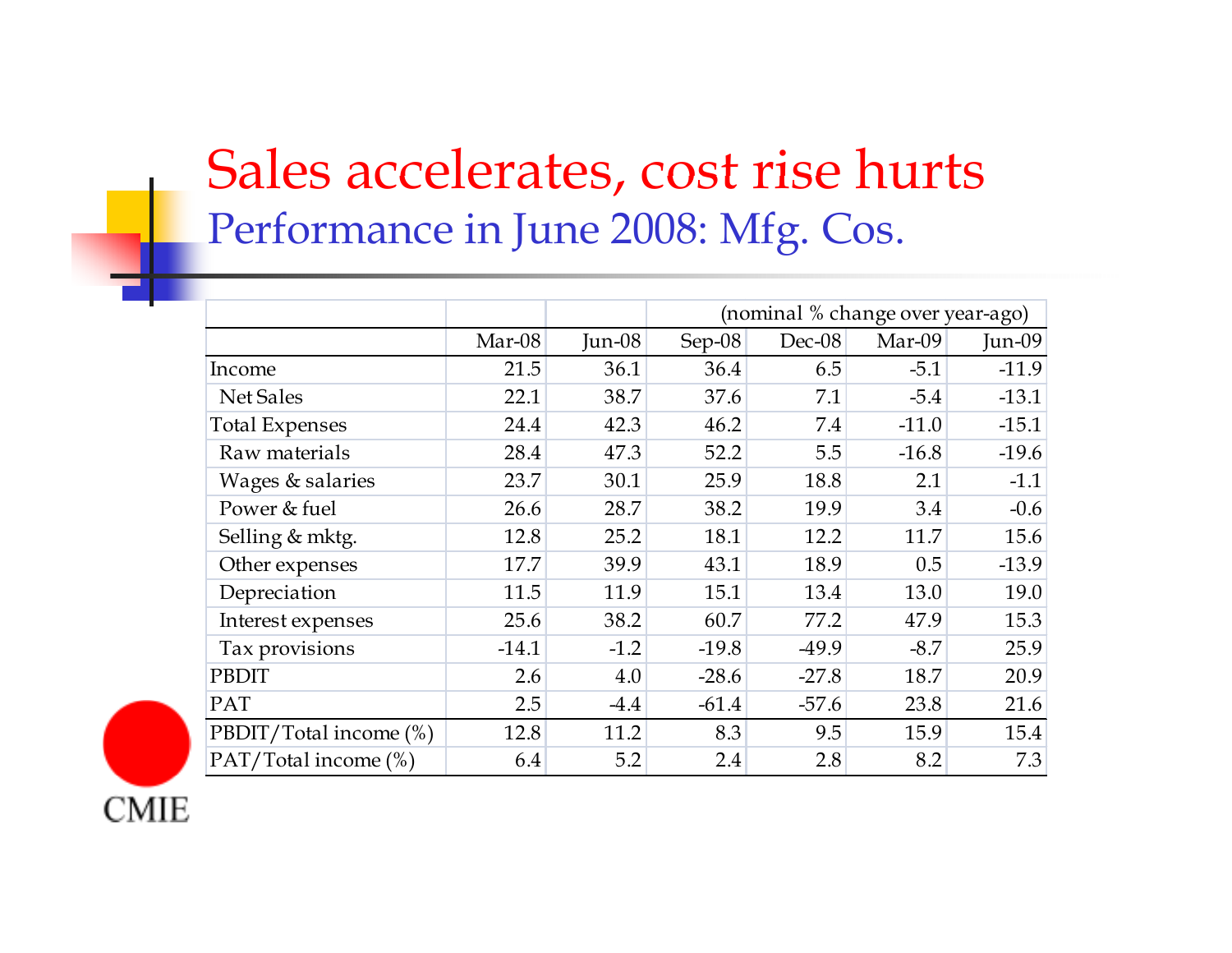# Profit growth & margins intact Manufacturing companies excluding refineries

|                        |        |          | (nominal % change over year-ago) |         |         |        |
|------------------------|--------|----------|----------------------------------|---------|---------|--------|
|                        | Mar-08 | $Jun-08$ | Sep-08                           | Dec-08  | Mar-09  | Jun-09 |
| Income                 | 15.1   | 21.2     | 23.4                             | 6.2     | 2.1     | 2.4    |
| Net Sales              | 15.5   | 23.5     | 24.5                             | 5.9     | 2.3     | 1.5    |
| <b>Total Expenses</b>  | 17.3   | 23.4     | 29.7                             | 12.0    | 1.1     | $-0.5$ |
| Raw materials          | 15.4   | 22.9     | 30.0                             | 10.5    | 0.3     | $-1.6$ |
| Wages & salaries       | 27.4   | 23.0     | 26.9                             | 12.2    | $-1.0$  | 2.9    |
| Power & fuel           | 26.6   | 28.7     | 38.2                             | 19.9    | 3.4     | $-0.6$ |
| Selling & mktg.        | 12.8   | 22.6     | 13.1                             | 5.0     | 7.4     | 14.2   |
| Other expenses         | 19.0   | 30.9     | 37.2                             | 18.4    | 0.1     | $-8.1$ |
| Depreciation           | 14.1   | 14.6     | 15.0                             | 13.0    | 15.3    | 16.1   |
| Interest expenses      | 28.0   | 30.0     | 38.3                             | 45.8    | 37.6    | 22.5   |
| Tax provisions         | 6.9    | 3.6      | 0.6                              | $-42.6$ | $-25.0$ | 7.2    |
| PBDIT                  | 13.3   | 8.6      | 1.1                              | $-31.5$ | $-13.7$ | 8.6    |
| <b>PAT</b>             | 12.5   | 3.5      | $-11.5$                          | $-61.8$ | $-31.4$ | 2.3    |
| PBDIT/Total income (%) | 17.6   | 16.8     | 15.4                             | 11.7    | 14.8    | 17.9   |
| PAT/Total income (%)   | 8.9    | 8.1      | 7.0                              | 3.2     | 6.0     | 8.2    |

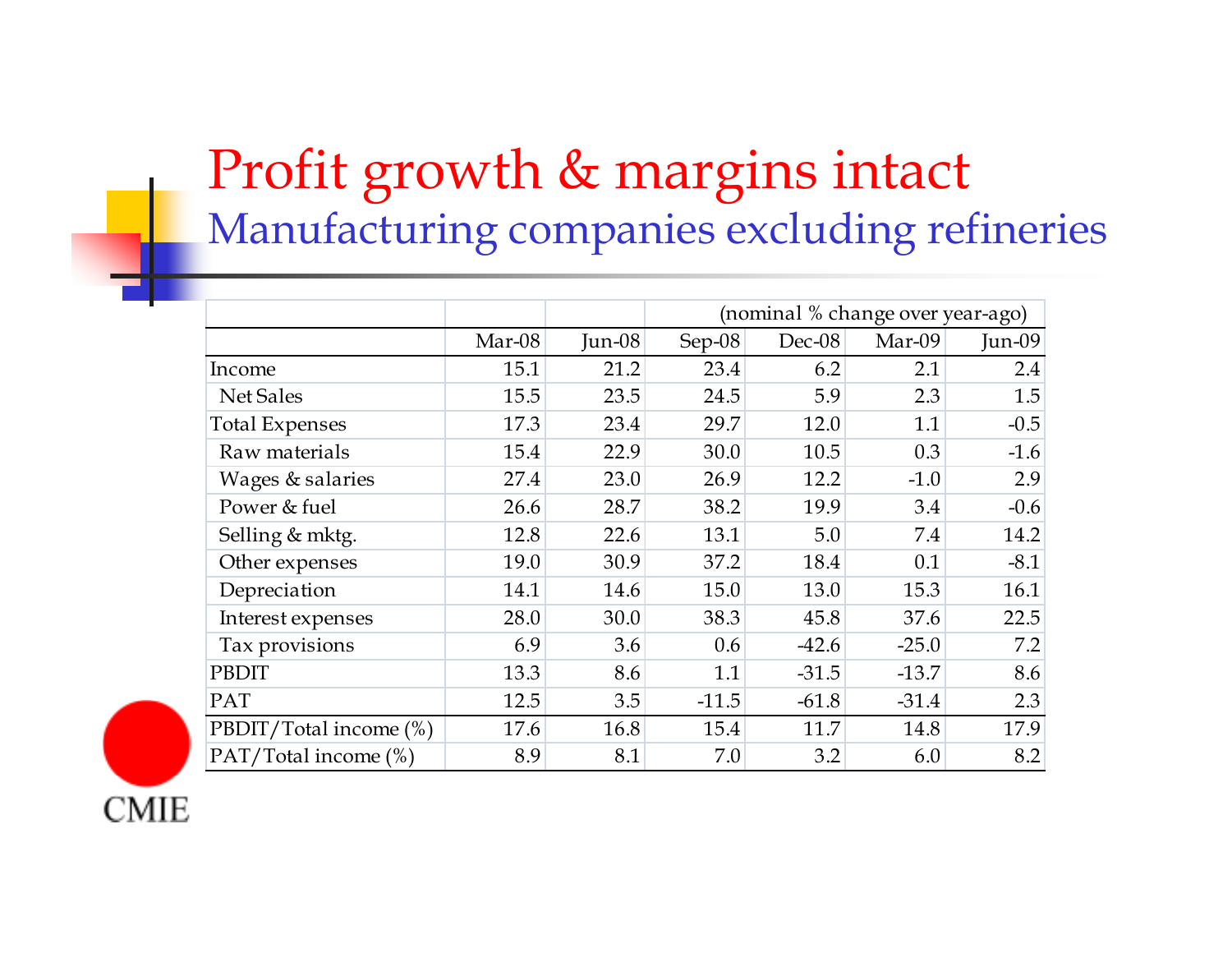# Sources of our Optimism on Industry

Sound finances of industr y till March 2009 CapEx, Gearing, Liquidity

#### Health y profit mar gins Sales growth to recover, Margins to rise

#### Stron g demand growth expected Domestic consumer & investment demand high

CapEx growt h continues

CMIE

Companies enthused to continue investments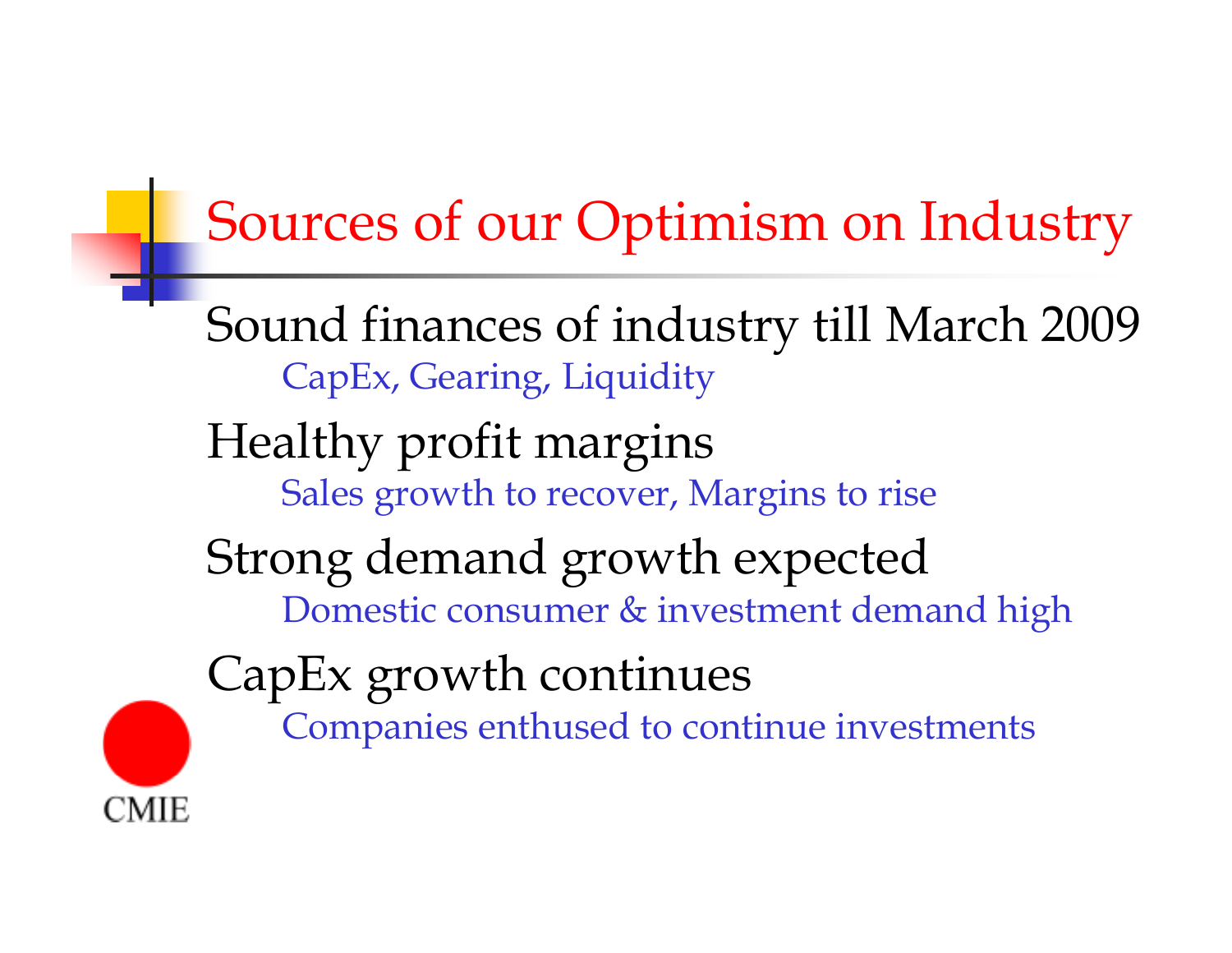# *Investments Outlook*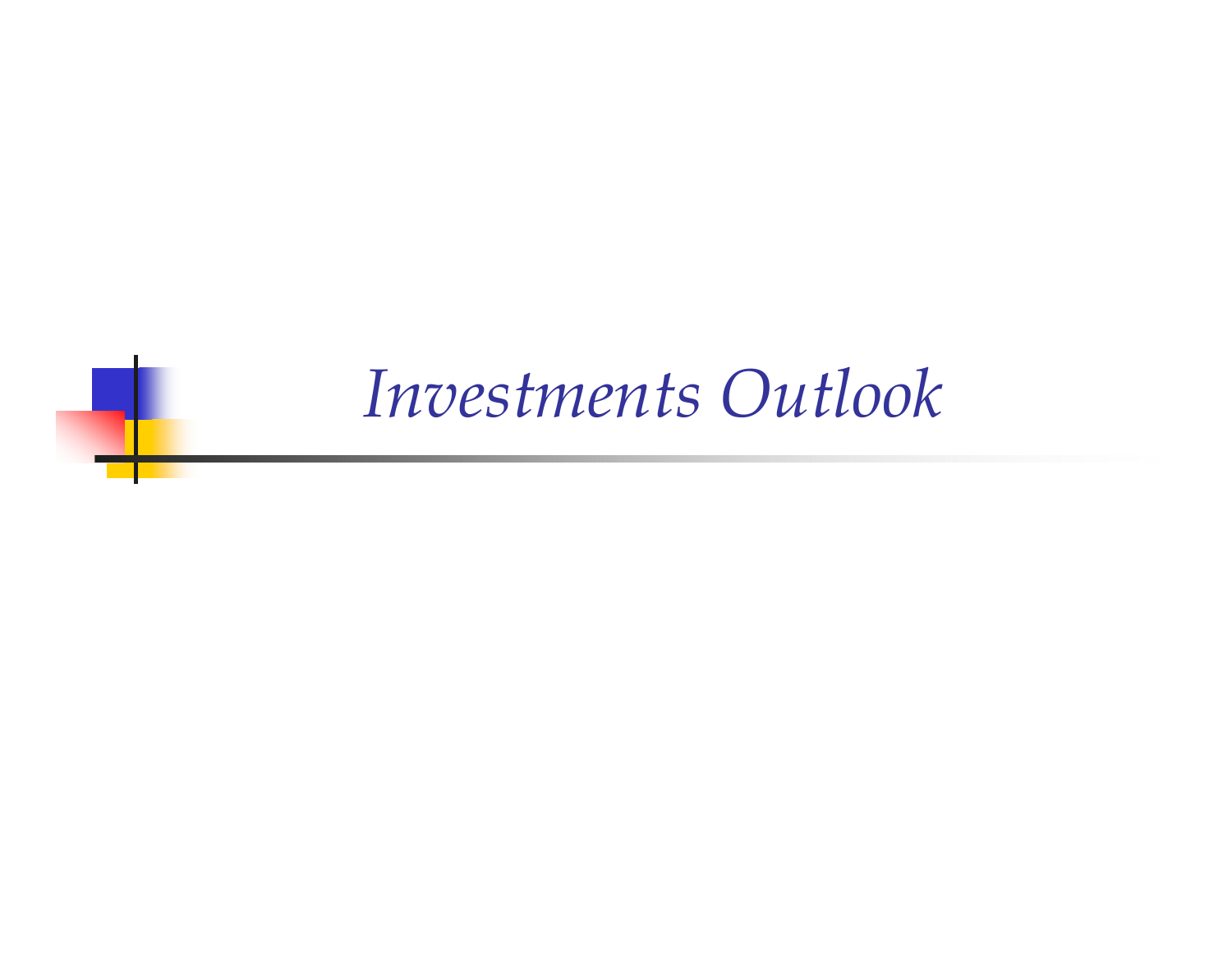# Investments boom continues…

- P. 400 projects worth Rs.1.3 trillion commissioned in April-September 2009. Estimate expected to go up.
- F. Rs.3 trillion worth investments scheduled to be commissioned in October-March 2010.
- F. Fresh investment proposals had dropped to Rs.1.7 -June 2009 –– 3.5-year low.
- $\mathcal{C}^{\mathcal{A}}$ Fresh investment proposals back to Rs.3.3 trillion in July-September 2009.
- $\mathbb{R}^3$ Order book position of capital goods and construction companies continue to be over 2.5 years' of sales.

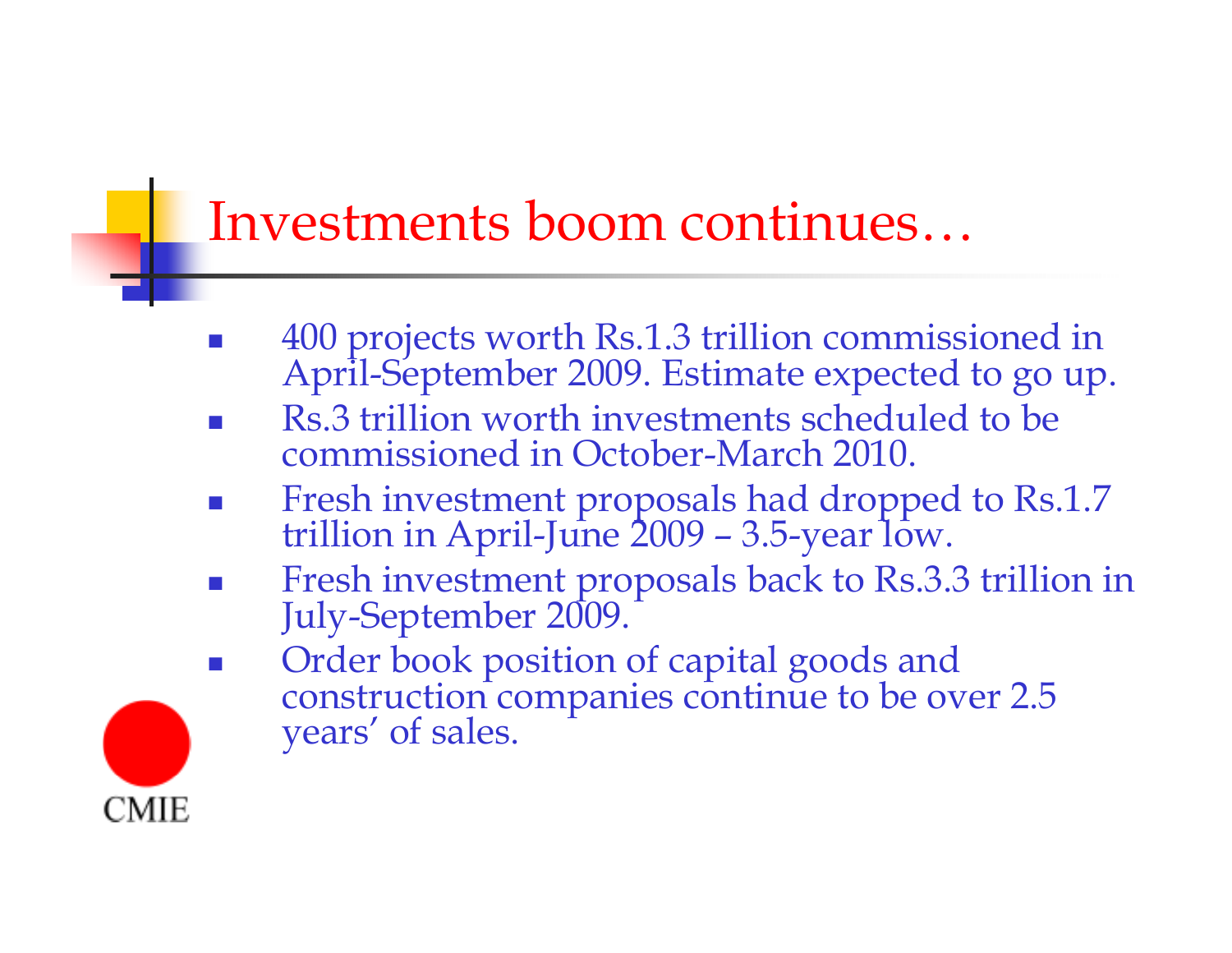# Major industries to see capacity expansion in 2008-09

| Industry      | Units     | $2004 - 05$ | $2005 - 06$ | $2006 - 07$ | 2007-08 | $2008 - 09$ | 2009-10 |
|---------------|-----------|-------------|-------------|-------------|---------|-------------|---------|
| Refineries    | Mln tns   | 0.00        | 5.10        | 16.50       | 0.00    | 29.00       | 13.73   |
| Cement        | Mln tns   | 8.00        | 6.40        | 7.60        | 32.48   | 23.97       | 54.00   |
| <b>Steel</b>  | Mln tns   | 4.10        | 3.20        | 5.30        | 3.14    | 3.90        | 4.00    |
| Aluminium     | Mln tns   | 0.09        | 0.20        | 0.05        | 0.00    | 0.29        | 0.37    |
| $\vert$ Paper | Mln tns   | 0.26        | 0.00        | 0.24        | 0.01    | 0.78        | 0.78    |
| <b>Tyres</b>  | Millions  | 6.59        | 3.17        | 6.56        | 10.00   | 6.80        | 7.80    |
| Electricity   | <b>MW</b> | 3465        | 3465        | 5942        | 5989    | 4916        | 8087    |

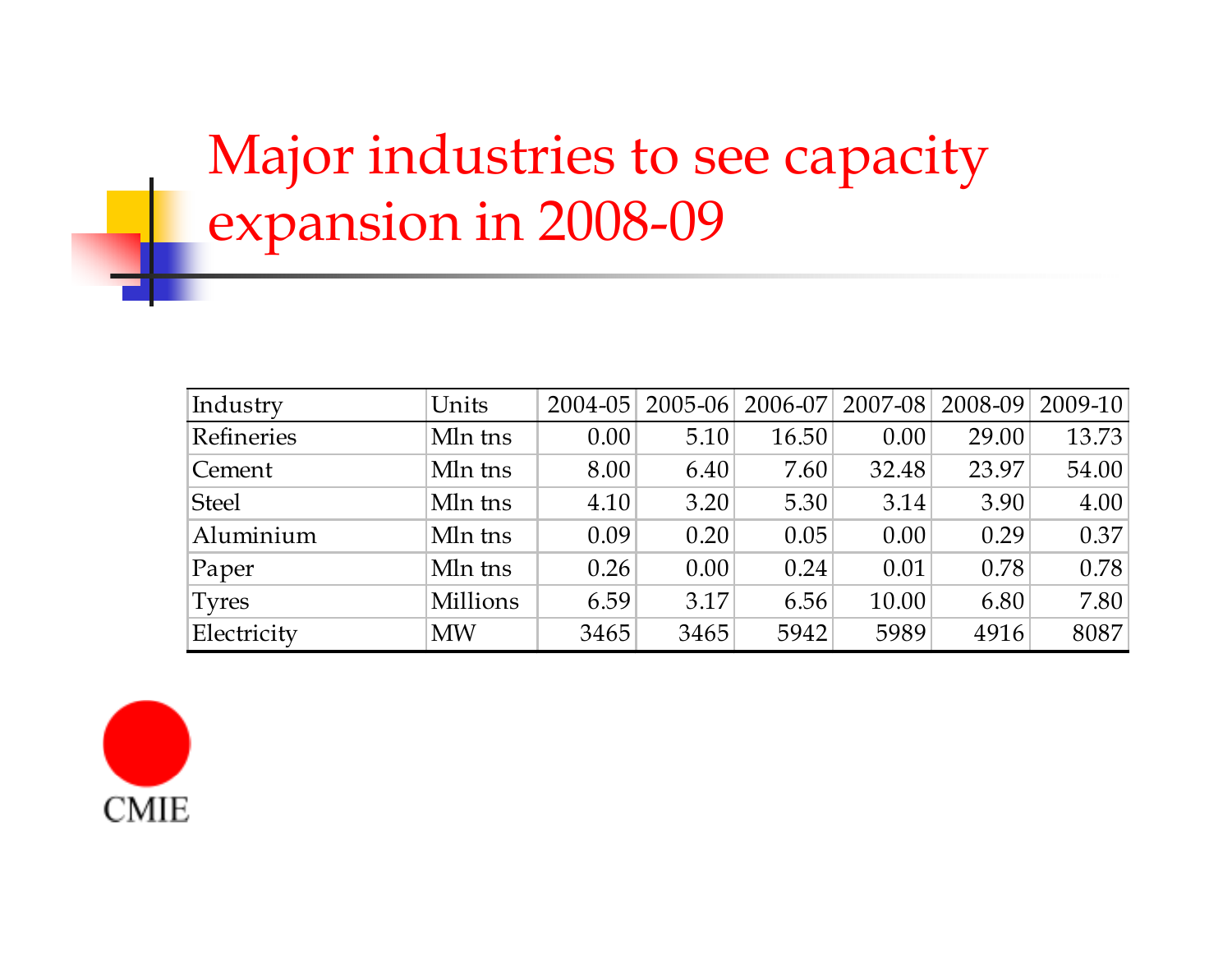#### Building upon the growth momentum

- F. Growth in domestic demand is the biggest source of the current investments boom
- F. The investments boom is nascent, still
- F. Increase in interest rates would hurt demand growth
- F. Fall in demand growth would hurt investments & increase NPAs of banks like in late 1990s



 Increase in interest rates would constrain increase in supplies & fuel inflation.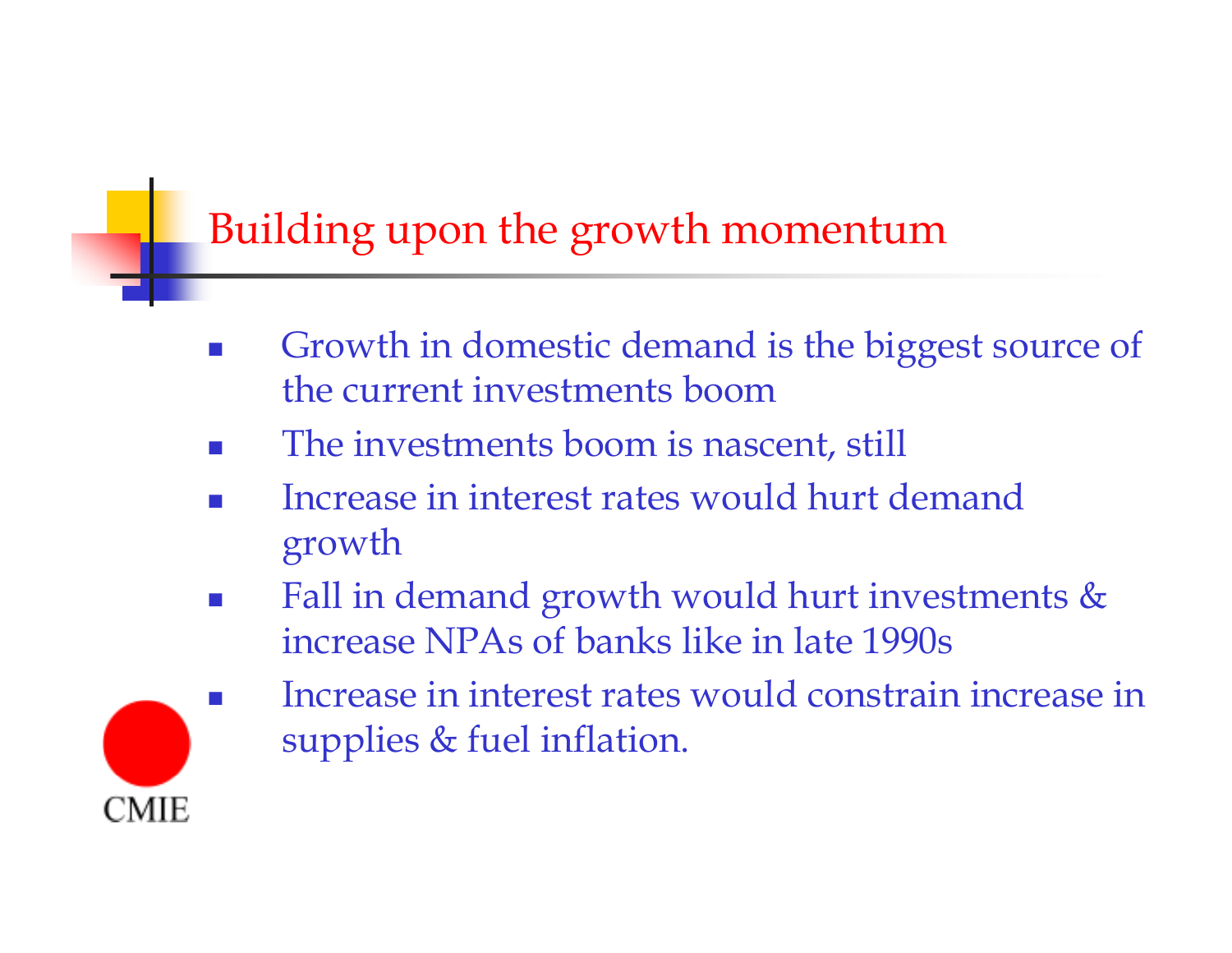#### Raising interest rates will hurt

- $\overline{\mathbb{R}}$ • Most of the inflation is in supply constrained food items.
- $\overline{\mathbb{R}}$ **Increase in interest rates will not help** controlling this.
- $\overline{\mathbb{R}}$  Increasing supplies & competition would be a good strategy to keep inflation in control.



 $\overline{\mathbb{R}}$  Keeping interest rates low would help in this direction for manufactured products.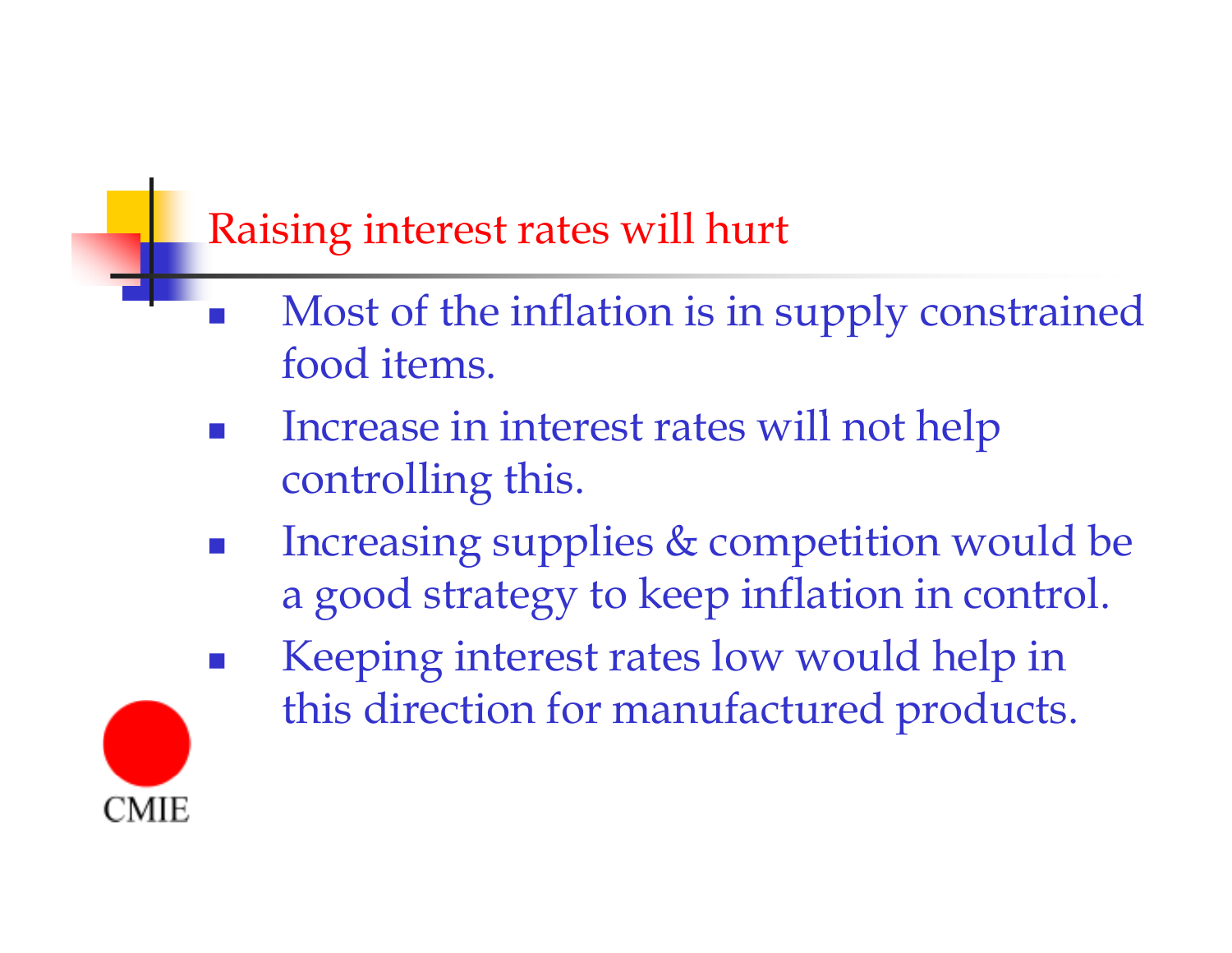#### Thank you



Centre for Monitoring Indian Economy Pvt. Ltd. Established in 1976



Mission Help our clients take informed decisions Vision Be the most effective source of knowledge solutions ValuesIndependence, Integrity, Reliability